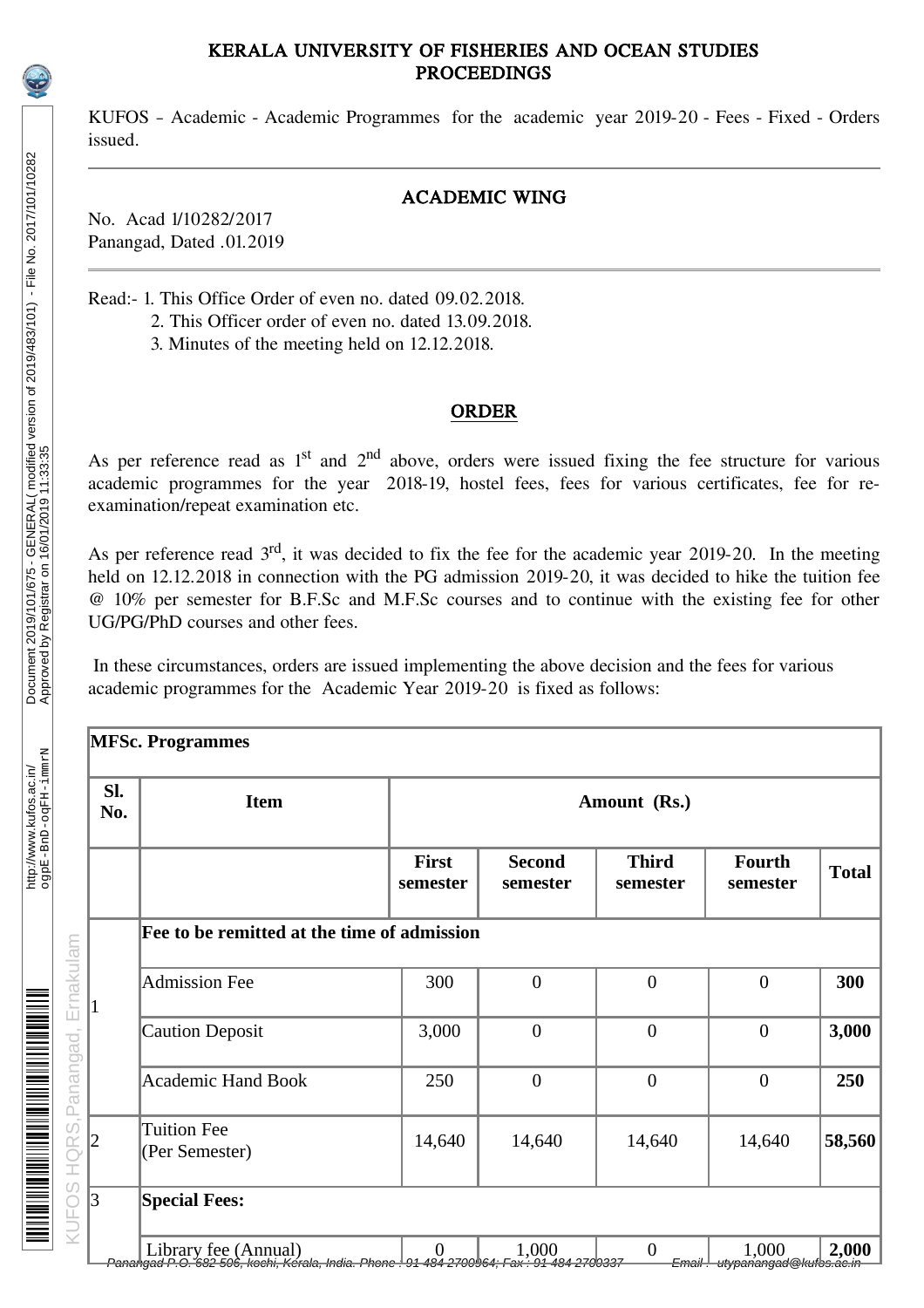| <b>Stationery fee (Annual)</b>                   | $\theta$     | 1,000          | $\overline{0}$ | 1,000          | 2,000  |
|--------------------------------------------------|--------------|----------------|----------------|----------------|--------|
| Athletic/Sports & Games Fee (Per<br>Semester)    | 250          | 250            | 250            | 250            | 1,000  |
| Association Fee (Per Semester)                   | 100          | 100            | 100            | 100            | 400    |
| Magazine Fee (Annual)                            | $\mathbf{0}$ | 500            | $\mathbf{0}$   | 500            | 1,000  |
| <b>University Union Fee</b><br>(Per<br>Semester) | 250          | 250            | 250            | 250            | 1,000  |
| Computer Fee (Per Semester)                      | 500          | 500            | 500            | 500            | 2,000  |
| Insurance (Annual)                               | 118          | $\overline{0}$ | 118            | $\overline{0}$ | 236    |
| Dissertation/Viva-voce                           |              |                |                | 2,000          | 2,000  |
| Semester Examination Fee                         | 1,000        | 1,000          | 1,000          |                | 3000   |
| <b>Total</b>                                     | 20,408       | 19,240         | 16,858         | 20,240         | 76,746 |

| SI.<br>N <sub>0</sub> | Item                                             | Amount (Rs.)             |                           |                          |                           |              |  |  |  |
|-----------------------|--------------------------------------------------|--------------------------|---------------------------|--------------------------|---------------------------|--------------|--|--|--|
|                       |                                                  | <b>First</b><br>semester | <b>Second</b><br>semester | <b>Third</b><br>semester | <b>Fourth</b><br>semester | <b>Total</b> |  |  |  |
|                       | Fee once to be remitted at the time of admission |                          |                           |                          |                           |              |  |  |  |
| $\mathbf{1}$          | <b>Admission Fee</b>                             | 10,000                   | $\mathbf{0}$              | $\boldsymbol{0}$         | $\mathbf{0}$              | 10,000       |  |  |  |
|                       | <b>Caution Deposit</b>                           | 5,000                    | $\boldsymbol{0}$          | $\boldsymbol{0}$         | $\boldsymbol{0}$          | 5,000        |  |  |  |
|                       | <b>Academic Hand Book</b>                        | 250                      | $\boldsymbol{0}$          | $\overline{0}$           | $\boldsymbol{0}$          | 250          |  |  |  |
| 2                     | Tuition Fee (Per Semester)                       | 27,500                   | 27,500                    | 27,500                   | 27,500                    | 1,10,000     |  |  |  |
|                       | <b>Special Fees:</b>                             |                          |                           |                          |                           |              |  |  |  |
|                       | Library fee (Annual)                             | $\mathbf{0}$             | 1,000                     | $\overline{0}$           | 1,000                     | 2,000        |  |  |  |
|                       | <b>Stationery fee (Annual)</b>                   | $\boldsymbol{0}$         | 1,000                     | $\boldsymbol{0}$         | 1,000                     | 2,000        |  |  |  |

4

Panangad P.O. 682 506, kochi, Kerala, India. Phone : 91 484 2700964; Fax : 91 484 2700337 Email :- utypanangad@kufos.ac.in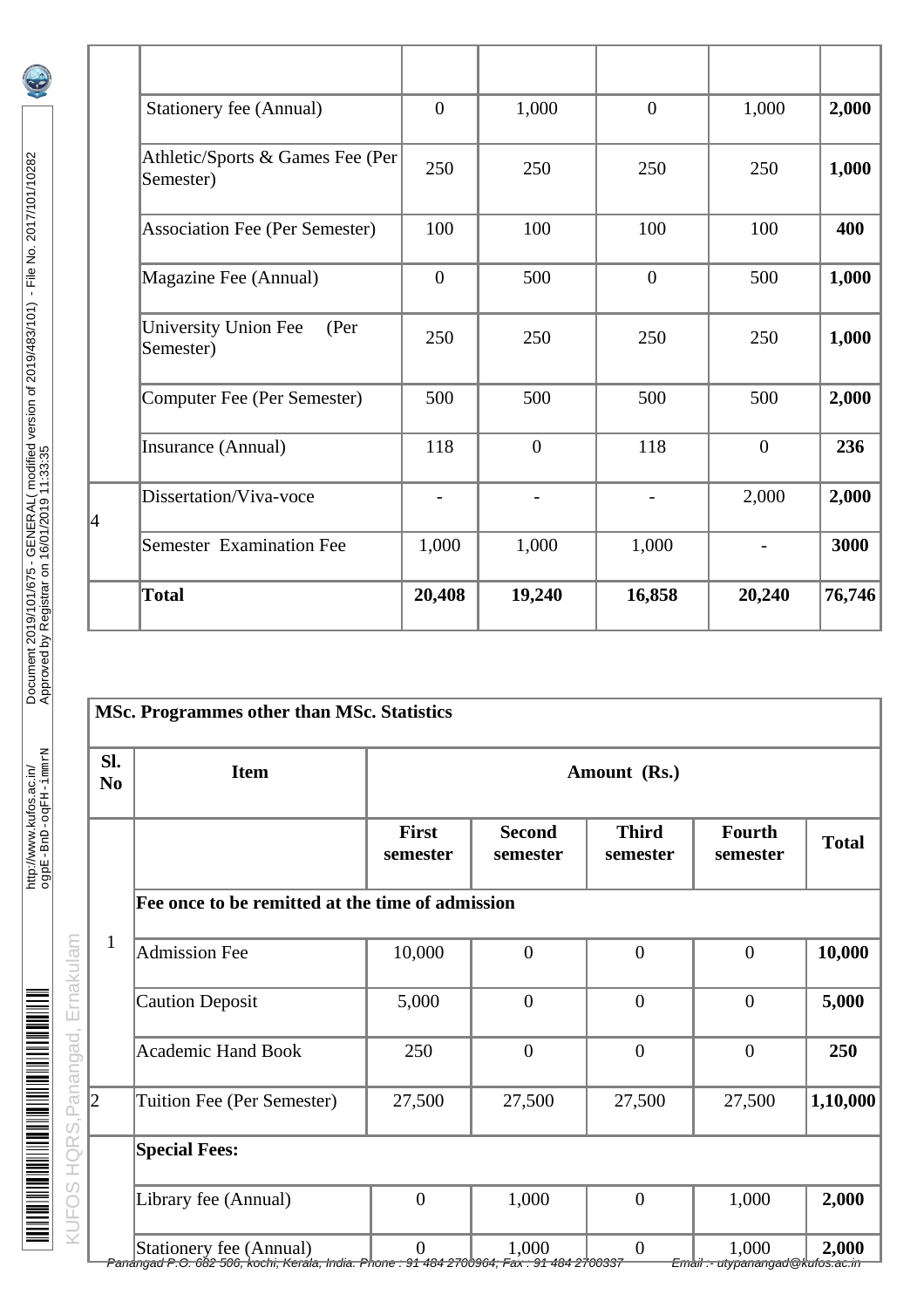|   | Athletic/Sports & Games Fee<br>(Per Semester) | 250          | 250              | 250          | 250          | 1,000    |
|---|-----------------------------------------------|--------------|------------------|--------------|--------------|----------|
|   | <b>Association Fee (Per</b><br>Semester)      | 100          | 100              | 100          | 100          | 400      |
| 3 | Magazine Fee (Annual)                         | $\mathbf{0}$ | 500              | $\mathbf{0}$ | 500          | 1,000    |
|   | <b>University Union Fee (Per</b><br>Semester) | 250          | 250              | 250          | 250          | 1,000    |
|   | <b>Computer Fee (Per Semester)</b>            | 1,000        | 1,000            | 1,000        | 1,000        | 4,000    |
|   | Insurance (Annual)                            | 118          | $\boldsymbol{0}$ | 118          | $\mathbf{0}$ | 236      |
| 4 | Dissertation/<br>Viva-voce                    |              |                  |              | 2,000        | 2,000    |
|   | <b>Semester Examination fee</b>               | 2,000        | 2,000            | 2,000        |              | 6,000    |
|   | <b>Total</b>                                  | 46,468       | 33,600           | 31,218       | 33,600       | 1,44,886 |

# **MSc. Statistics**

| SI. |                                                  |                          |                           | <b>Amount (Rs.)</b>      |                     |              |
|-----|--------------------------------------------------|--------------------------|---------------------------|--------------------------|---------------------|--------------|
| No. | <b>Item</b>                                      | <b>First</b><br>semester | <b>Second</b><br>semester | <b>Third</b><br>semester | Fourth<br> semester | <b>Total</b> |
|     | Fee once to be remitted at the time of admission |                          |                           |                          |                     |              |
|     | <b>Admission Fee</b>                             | 10,000                   | $\overline{0}$            | $\overline{0}$           | $\overline{0}$      | 10,000       |
| 1   | <b>Caution Deposit</b>                           | 5,000                    | $\mathbf{0}$              | $\mathbf{0}$             | $\mathbf{0}$        | 5,000        |
|     | <b>Academic Hand Book</b>                        | 250                      | $\mathbf{0}$              | $\overline{0}$           | $\overline{0}$      | 250          |
| 2   | <b>Tuition Fee (Per Semester)</b>                | 22,000                   | 22,000                    | 22,000                   | 22,000              | 88,000       |
| 3   | <b>Special Fee</b>                               |                          |                           |                          |                     |              |
|     | Library fee (Annual)                             | $\mathbf{0}$             | 1,000                     | $\mathbf{0}$             | 1,000               | 2,000        |
|     | <b>Stationery fee (Annual)</b>                   | $\mathbf{0}$             | 1,000                     | $\mathbf{0}$             | 1,000               | 2,000        |
|     | Athletic/Sports & Games Fee                      | 250                      | 250                       | 250                      | 250                 | 1,000        |

http://www.kufos.ac.in/<br>ogpE-BnD-oqFH-immrN http://www.kufos.ac.in/

Panangad P.O. 682 506, kochi, Kerala, India. Phone : 91 484 2700964; Fax : 91 484 2700337 Email :- utypanangad@kufos.ac.in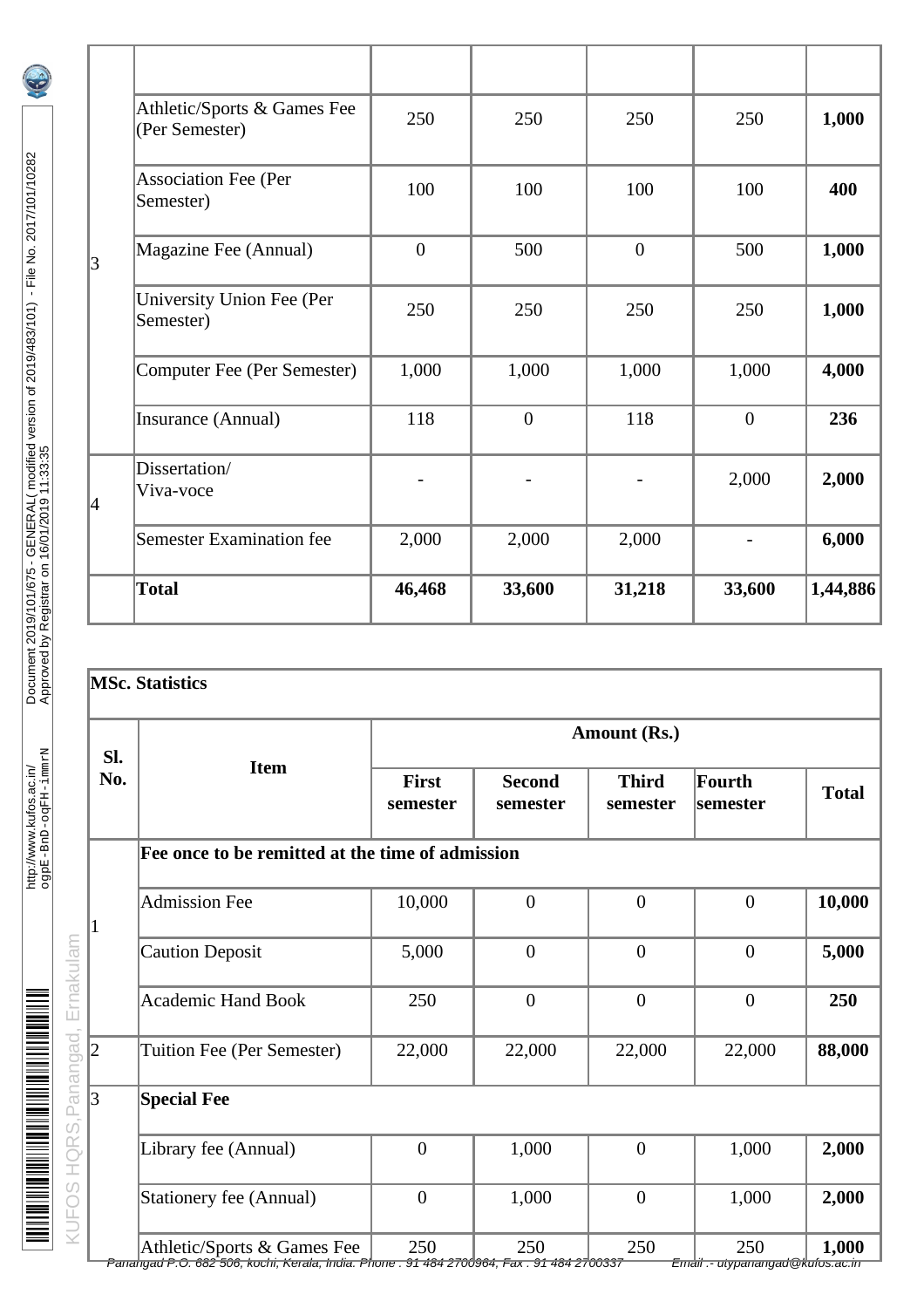| <b>Total</b>                                  | 40,968         | 28,100   | 25,718         | 30,100         | 1,24,886 |
|-----------------------------------------------|----------------|----------|----------------|----------------|----------|
| <b>Semester Examination Fee</b>               | 2,000          | 2,000    | 2,000          | 2,000          | 8,000    |
| Dissertation/Viva-voce                        |                |          |                | 2,000          | 2,000    |
| Insurance (Annual)                            | 118            | $\theta$ | 118            | $\overline{0}$ | 236      |
| Computer Fee (Per Semester)                   | 1,000          | 1,000    | 1,000          | 1,000          | 4,000    |
| <b>University Union Fee (Per</b><br>Semester) | 250            | 250      | 250            | 250            | 1,000    |
| Magazine Fee (Annual)                         | $\overline{0}$ | 500      | $\overline{0}$ | 500            | 1,000    |
| <b>Association Fee (Per</b><br>Semester)      | 100            | 100      | 100            | 100            | 400      |
| (Per Semester)                                |                |          |                |                |          |

# M.B.A Programmes

http://www.kufos.ac.in/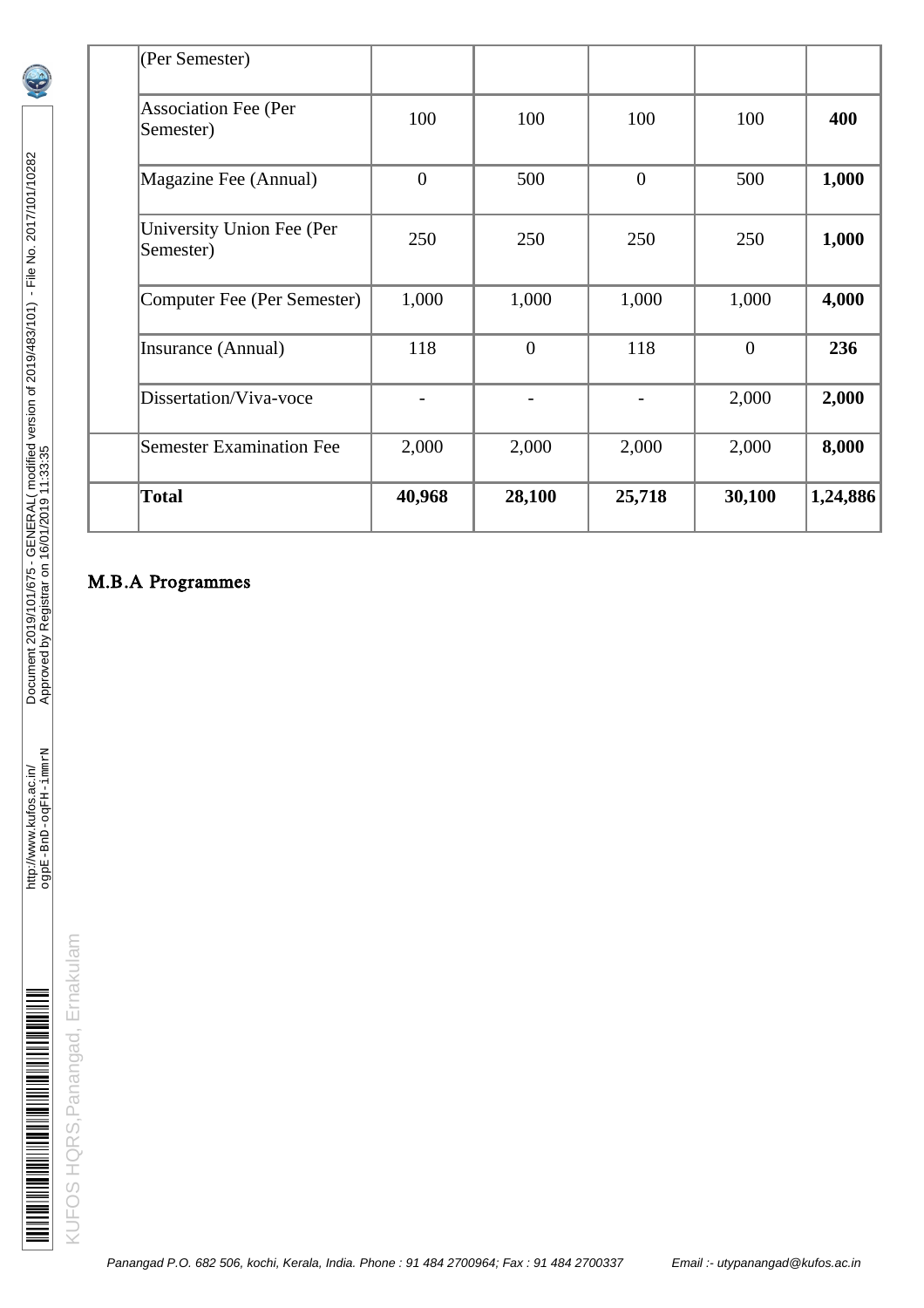| SI.<br><b>Item</b><br><b>Amount (Rs.)</b><br>N <sub>0</sub> |                                                  |                          |                           |                          |                    |              |
|-------------------------------------------------------------|--------------------------------------------------|--------------------------|---------------------------|--------------------------|--------------------|--------------|
|                                                             |                                                  | <b>First</b><br>semester | <b>Second</b><br>semester | <b>Third</b><br>semester | Fourth<br>semester | <b>Total</b> |
|                                                             | Fee once to be remitted at the time of admission |                          |                           |                          |                    |              |
| $\mathbf{1}$                                                | <b>Admission Fee</b>                             | 10,000                   | $\boldsymbol{0}$          | $\boldsymbol{0}$         | $\mathbf{0}$       | 10,000       |
|                                                             | <b>Caution Deposit</b>                           | 5,000                    | $\mathbf{0}$              | $\overline{0}$           | $\mathbf{0}$       | 5,000        |
|                                                             | <b>Academic Hand Book</b>                        | 250                      | $\mathbf{0}$              | $\mathbf{0}$             | $\mathbf{0}$       | 250          |
| 2                                                           | Tuition Fee (Per Semester)                       | 27,500                   | 27,500                    | 27,500                   | 27,500             | 1,10,000     |
|                                                             | <b>Special Fee:</b>                              |                          |                           |                          |                    |              |
|                                                             | Library fee (Annual)                             | $\mathbf{0}$             | 1,000                     | $\boldsymbol{0}$         | 1,000              | 2,000        |
|                                                             | <b>Stationery fee (Annual)</b>                   | $\boldsymbol{0}$         | 1,000                     | $\boldsymbol{0}$         | 1,000              | 2,000        |
|                                                             | Athletic/Sports & Games Fee<br>(Per Semester)    | 250                      | 250                       | 250                      | 250                | 1,000        |
| 3                                                           | <b>Association Fee (Per</b><br>Semester)         | 100                      | 100                       | 100                      | 100                | 400          |
|                                                             | Magazine Fee (Annual)                            | $\boldsymbol{0}$         | 500                       | $\boldsymbol{0}$         | 500                | 1,000        |
|                                                             | University Union Fee (Per<br>Semester)           | 250                      | 250                       | 250                      | 250                | 1,000        |
|                                                             | <b>Computer Fee (Per Semester)</b>               | 1,000                    | 1,000                     | 1,000                    | 1,000              | 4,000        |
|                                                             | Insurance (Annual)                               | 118                      | $\boldsymbol{0}$          | 118                      | $\mathbf{0}$       | 236          |
|                                                             | Dissertation/Viva-voce                           | $\overline{\phantom{0}}$ |                           |                          | 2,000              | 2,000        |
| 4                                                           | <b>Semester Examination fee</b>                  | 2,000                    | 2,000                     | 2,000                    | 2,000              | 8,000        |
|                                                             | <b>Total</b>                                     | 46,468                   | 33,600                    | 31,218                   | 35,600             | 1,46,886     |
|                                                             | <b>Total</b>                                     | 51,968                   | 39,100                    | 36,718                   | 39,100             | 1,66,886     |

Document 2019/101/675 - GENERAL( modified version of 2019/483/101) - File No. 2017/101/10282

Document 2019/101/675 - GENERAL(modified version of 2019/483/101) - File No. 2017/101/10282<br>Approved by Registrar on 16/01/2019 11:33:35

http://www.kufos.ac.in/

<u> Milion Albert Albert III Milion Albert Albert III Milion Albert III Milion Albert III Milion Albert III Mili</u>

http://www.kufos.ac.in/<br>ogpE-BnD-oqFH-immrN

ogpE-BnD-oqFH-immrN Approved by Registrar on 16/01/2019 11:33:35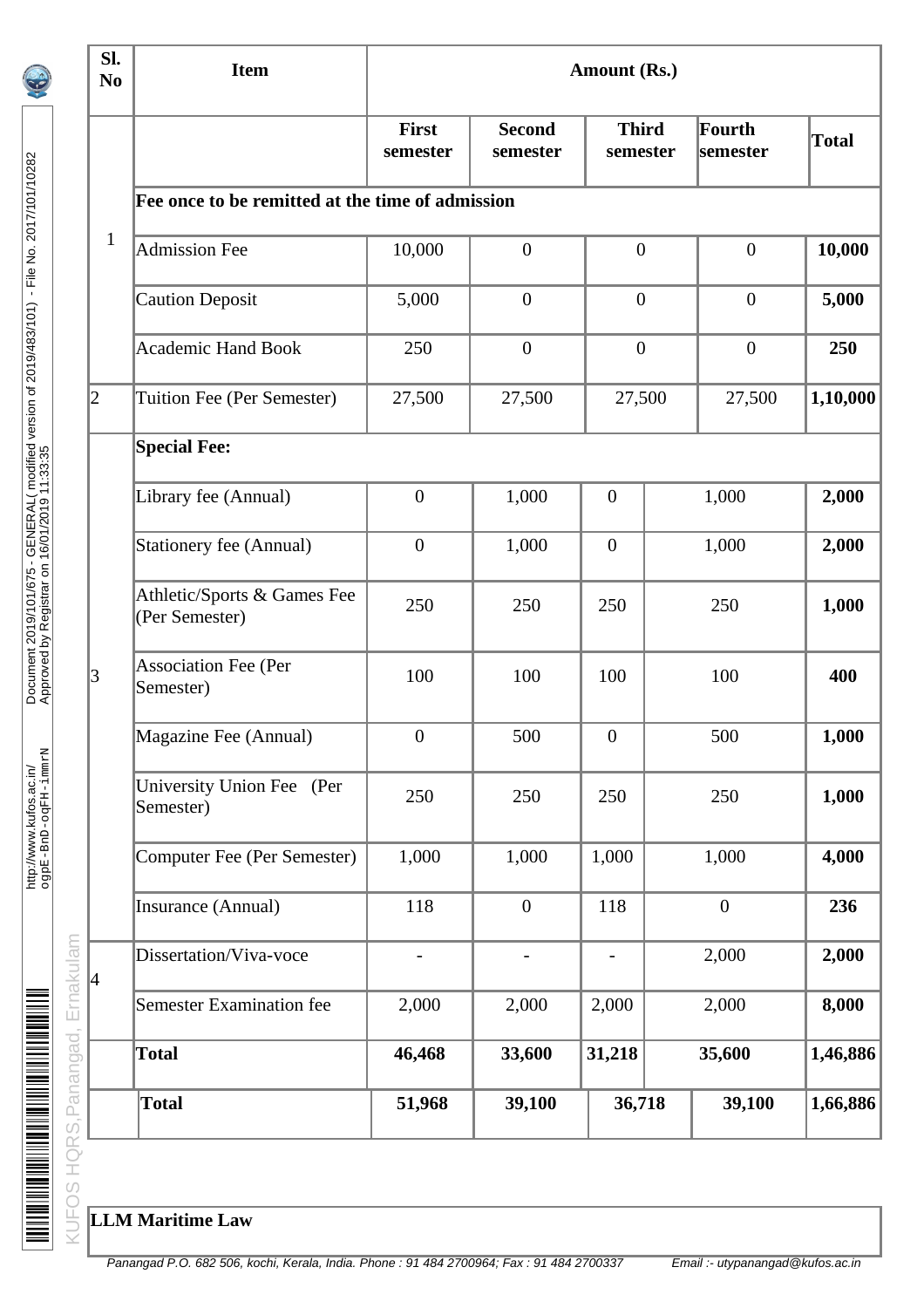| SI.<br>No. | <b>Item</b>                                      |                   |                           | <b>Amount (Rs.)</b>      |                           |              |
|------------|--------------------------------------------------|-------------------|---------------------------|--------------------------|---------------------------|--------------|
|            |                                                  | First<br>semester | <b>Second</b><br>semester | <b>Third</b><br>semester | <b>Fourth</b><br>semester | <b>Total</b> |
|            | Fee once to be remitted at the time of admission |                   |                           |                          |                           |              |
| $\vert$ 1  | <b>Admission Fee</b>                             | 10,000            | $\boldsymbol{0}$          | $\boldsymbol{0}$         | $\mathbf{0}$              | 10,000       |
|            | <b>Caution Deposit</b>                           | 5,000             | $\mathbf{0}$              | $\mathbf{0}$             | $\boldsymbol{0}$          | 5,000        |
|            | <b>Academic Hand Book</b>                        | 250               | $\boldsymbol{0}$          | $\mathbf{0}$             | $\mathbf{0}$              | 250          |
| 2          | Tuition Fee (Per Semester)                       | 33,000            | 33,000                    | 33,000                   | 33,000                    | 1,32,000     |
|            | <b>Special Fee</b>                               |                   |                           |                          |                           |              |
|            | Library fee (Annual)                             | $\mathbf{0}$      | 1,000                     | $\boldsymbol{0}$         | 1,000                     | 2,000        |
|            | <b>Stationery fee (Annual)</b>                   | $\boldsymbol{0}$  | 1,000                     | $\boldsymbol{0}$         | 1,000                     | 2,000        |
|            | Athletic/Sports & Games Fee<br>(Per Semester)    | 250               | 250                       | 250                      | 250                       | 1,000        |
| 3          | <b>Association Fee (Per</b><br>Semester)         | 100               | 100                       | 100                      | 100                       | 400          |
|            | Magazine Fee (Annual)                            | $\boldsymbol{0}$  | 500                       | $\bf{0}$                 | 500                       | 1,000        |
|            | <b>University Union Fee (Per</b><br>Semester)    | 250               | 250                       | 250                      | 250                       | 1,000        |
|            | <b>Computer Fee (Per Semester)</b>               | 1,000             | 1,000                     | 1,000                    | 1,000                     | 4,000        |
|            | Insurance (Annual)                               | 118               | $\boldsymbol{0}$          | 118                      | $\mathbf{0}$              | 236          |
|            | Dissertation/Viva-voce                           |                   | -                         |                          | 2,000                     | 2,000        |
|            | <b>Semester Examination Fee</b>                  | 2,000             | 2,000                     | 2,000                    | 2,000                     | 8,000        |
|            | Total                                            | 51,968            | 39,100                    | 36,718                   | 41,100                    | 1,68,886     |
|            |                                                  |                   |                           |                          |                           |              |
|            | <b>Ph.D Programmes</b>                           |                   |                           |                          |                           |              |
| SI.        | Item                                             |                   |                           | <b>Amount (Rs.)</b>      |                           |              |

Document 2019/101/675 - GENERAL( modified version of 2019/483/101) - File No. 2017/101/10282

Document 2019/101/675 - GENERAL(modified version of 2019/483/101) - File No. 2017/101/10282<br>Approved by Registrar on 16/01/2019 11:33:35

http://www.kufos.ac.in/

http://www.kufos.ac.in/<br>ogpE-BnD-oqFH-immrN

ogpE-BnD-oqFH-immrN Approved by Registrar on 16/01/2019 11:33:35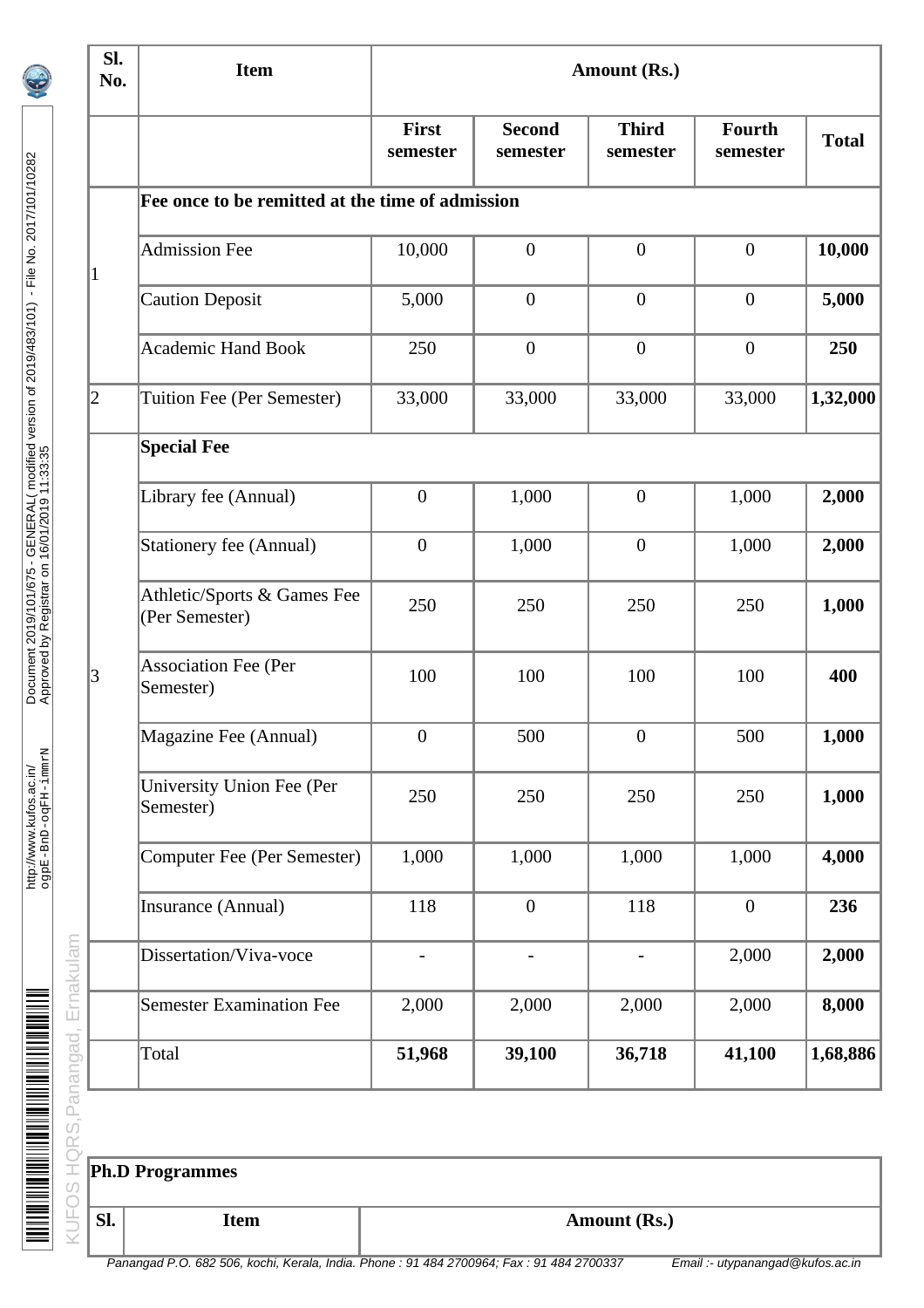| No. |                                                                              | <b>First</b><br>semester | Second &<br><b>Fourth</b><br>semesters* | Third & Fifth<br>semesters* | <b>Sixth</b><br>semester | <b>Total</b> |
|-----|------------------------------------------------------------------------------|--------------------------|-----------------------------------------|-----------------------------|--------------------------|--------------|
|     | Fee once to be remitted at the time of admission                             |                          |                                         |                             |                          |              |
| 1   | <b>Admission Fee</b>                                                         | 500                      | $\mathbf{0}$                            | $\boldsymbol{0}$            | $\boldsymbol{0}$         | 500          |
|     | Caution Deposit**                                                            | 3,000                    | $\mathbf{0}$                            | $\boldsymbol{0}$            | $\boldsymbol{0}$         | 3,000        |
|     | <b>Academic Hand Book</b>                                                    | 250                      | $\boldsymbol{0}$                        | $\boldsymbol{0}$            | $\boldsymbol{0}$         | 250          |
| 2   | Tuition Fee (Per Semester)                                                   | 18,150                   | 18,150                                  | 18,150                      | 18,150                   | 1,08,900     |
|     | <b>Special Fee</b>                                                           |                          |                                         |                             |                          |              |
|     | Library fee (Per Semester)                                                   | 500                      | 500                                     | 500                         | 500                      | 3,000        |
|     | <b>Stationery fee (Per</b><br>Semester)**                                    | 500                      | 500                                     | 500                         | 500                      | 3,000        |
|     | Athletic/Sports & Games Fee<br>** (Per Semester)                             | 250                      | 250                                     | 250                         | 250                      | 1,500        |
|     | <b>Association Fee (Per</b><br>Semester)**                                   | 100                      | 100                                     | 100                         | 100                      | 600          |
| 3   | Magazine Fee (Annual)                                                        | $\mathbf{0}$             | 500                                     | $\boldsymbol{0}$            | 500                      | 1,500        |
|     | <b>University Union Fee (Per</b><br>Semester)**                              | 250                      | 250                                     | 250                         | 250                      | 1,500        |
|     | Computer Fee (Per<br>Semester)**                                             | 500                      | 500                                     | 500                         | 500                      | 3,000        |
|     | Insurance (Annual)**                                                         | 118                      |                                         | 118                         |                          | 354          |
|     | Dissertation/Viva-voce                                                       |                          |                                         |                             | 2,000                    | 2,000        |
|     | <b>Semester Examination Fee</b>                                              | 1,000                    | 1,000                                   | 1,000                       | 1,000                    | 6,000        |
|     | <b>Total (For Ph.D Scholars</b><br>admitted at KUFOS                         | 25,118                   | 21,750                                  | 21,368                      | 23,750                   | 1,35,104     |
|     | <b>Total (For Ph.D Scholars</b><br>admitted at approved<br>research centres) | 20,400                   | 20,150                                  | 19,650                      | 22,150                   | 1,22,150     |

http://www.kufos.ac.in/

http://www.kufos.ac.in/<br>ogpE-BnD-oqFH-immrN

<u>de l'articulation de la proposition de la proposition de la proposition de la proposition de la proposition d</u>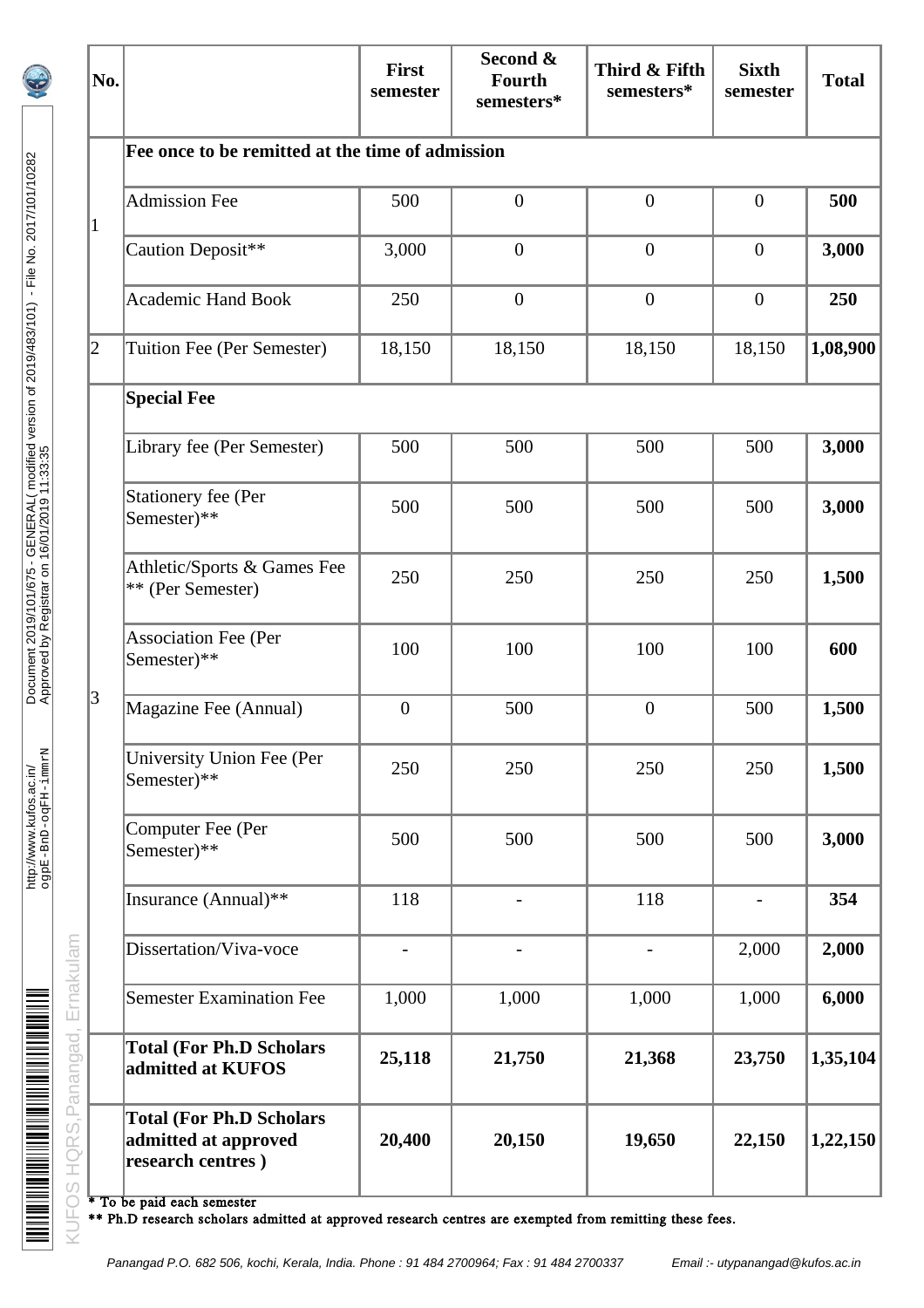The Semesters for Ph.D courses will be from 1<sup>st</sup> October to 31<sup>st</sup> March and from 1<sup>st</sup> April to 30<sup>th</sup> September each year. The last date for payment of fee for Ph.D Scholars for each semester without fine will be on 5<sup>th</sup> October and 5<sup>th</sup> April and with a fine of 10% of semester fee for the next fifteen days. Further delay in remitting fee will be considered only on payment of super fine of Rs.5,000/- and require re-registration.

| SI.<br>No.      | <b>Item</b>                                         | Amount (Rs.)             |                                                      |                                       |              |  |  |
|-----------------|-----------------------------------------------------|--------------------------|------------------------------------------------------|---------------------------------------|--------------|--|--|
|                 |                                                     | <b>First</b><br>semester | Second, Fourth, Sixth &<br><b>Eighth semesters *</b> | Third, Fifth & Seventh<br>semesters * | <b>Total</b> |  |  |
|                 | Fee once to be remitted at the time<br>of admission |                          |                                                      |                                       |              |  |  |
|                 | <b>Admission Fee</b>                                | 100                      | $ 0\rangle$                                          | $ 0\>$                                | 100          |  |  |
| $\vert 1 \vert$ | <b>Caution Deposit</b>                              | 1,000                    | $ 0\rangle$                                          | 10                                    | 1,000        |  |  |
|                 | <b>Academic Hand Book</b>                           | 250                      | $ 0\rangle$                                          | $ 0\rangle$                           | 250          |  |  |
| $\overline{2}$  | Tuition Fee (Per Semester)                          | 7320                     | 7320                                                 | 7320                                  | 58,560       |  |  |
| 3               | <b>Special Fee</b>                                  |                          |                                                      |                                       |              |  |  |
|                 | Library fee (Per Semester)                          | 200                      | 200                                                  | 200                                   | 1,600        |  |  |
|                 | <b>Stationery fee (Per Semester)</b>                | 200                      | 200                                                  | 200                                   | 1,600        |  |  |
|                 | Athletic/Sports& Games Fee<br>(Per Semester)        | 100                      | 100                                                  | 100                                   | 800          |  |  |
|                 | Association Fee (Per Semester) 100                  |                          | 100                                                  | 100                                   | 800          |  |  |
|                 | Magazine Fee (Annual)                               | 200                      | $ 0\rangle$                                          | 200                                   | 800          |  |  |
|                 | <b>University Union Fee (Per</b><br>Semester)       | 100                      | 100                                                  | 100                                   | 800          |  |  |
|                 | <b>Computer Fee (Per Semester)</b>                  | 500                      | 500                                                  | 500                                   | 4,000        |  |  |
|                 | Insurance (Annual)                                  | 118                      | $\boldsymbol{0}$                                     | 118                                   | 472          |  |  |
|                 | Semester Examination Fee                            | 500                      | 500                                                  | 500                                   | 4,000        |  |  |
|                 | <b>Total</b>                                        | 10,688                   | 9,020                                                | 9,338                                 | 74,782       |  |  |

Panangad P.O. 682 506, kochi, Kerala, India. Phone : 91 484 2700964; Fax : 91 484 2700337 Email :- utypanangad@kufos.ac.in

http://www.kufos.ac.in/

<u> METAL MANAGEM MANAGEM MANAGEM MANAGEM MA</u>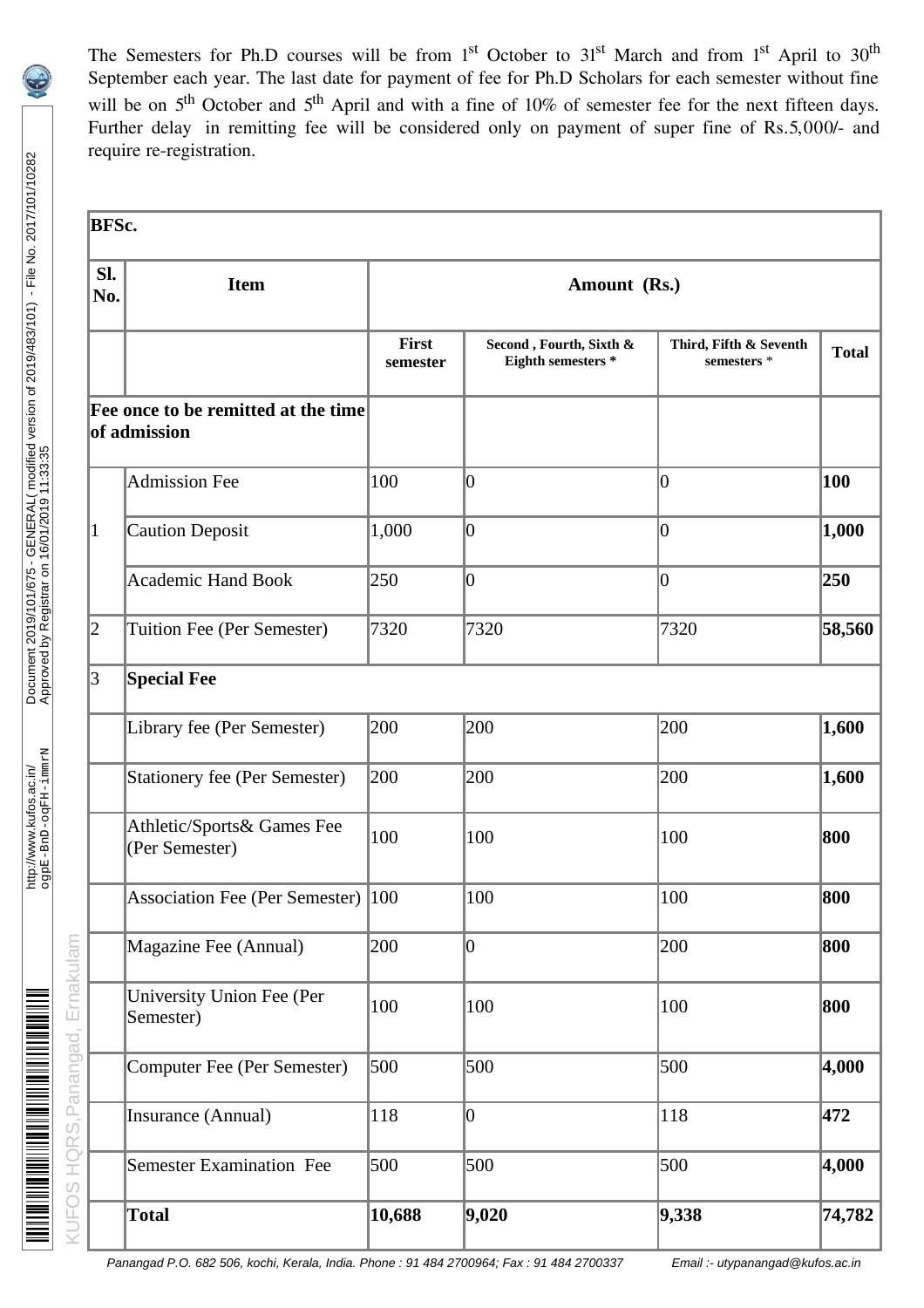## BTech. Food Technology

| SI.<br>No.     | <b>Item</b>                                                                     | <b>Amount (Rs.)</b> |                                              |                                      |              |  |  |
|----------------|---------------------------------------------------------------------------------|---------------------|----------------------------------------------|--------------------------------------|--------------|--|--|
|                |                                                                                 | First<br>semester   | Second, Fourth, Sixth &<br>Eighth semesters* | Third, Fifth & Seventh<br>semesters* | <b>Total</b> |  |  |
| $\mathbf{1}$   | Fee once to be remitted at the time of admission                                |                     |                                              |                                      |              |  |  |
|                | <b>Admission Fee</b>                                                            | 10,000              | $\mathbf{0}$                                 | $\boldsymbol{0}$                     | 10,000       |  |  |
|                | <b>Caution Deposit</b>                                                          | 5,000               | $\overline{0}$                               | $\boldsymbol{0}$                     | 5,000        |  |  |
|                | <b>Academic Hand Book</b>                                                       | 250                 | $\mathbf{0}$                                 | $\boldsymbol{0}$                     | 250          |  |  |
| $\overline{2}$ | <b>Tuition Fee (Per Semester)</b>                                               | 33,000              | 33,000                                       | 33,000                               | 2,64,000     |  |  |
| 3              | <b>Special Fee</b>                                                              |                     |                                              |                                      |              |  |  |
|                | Library fee (Per Semester)                                                      | 500                 | 500                                          | 500                                  | 4,000        |  |  |
|                | (Per<br>Stationery<br>fee<br>semester)                                          | 500                 | 500                                          | 500                                  | 4,000        |  |  |
|                | Athletic/Sports & Games Fee<br>(Per Semester)                                   | 250                 | 250                                          | 250                                  | 2,000        |  |  |
|                | <b>Association</b><br>Fee<br>(Per<br>Semester)                                  | 100                 | 100                                          | 100                                  | 800          |  |  |
|                | Magazine Fee (Annual)                                                           | 500                 | $\boldsymbol{0}$                             | 500                                  | 2,000        |  |  |
|                | University Union Fee (Per<br>Semester)                                          | 250                 | 250                                          | 250                                  | 2,000        |  |  |
|                | <b>Computer Fee (Per Semester)</b>                                              | 1,000               | 1,000                                        | 1,000                                | 8,000        |  |  |
|                | Insurance (Annual)                                                              | 118                 | $\boldsymbol{0}$                             | 118                                  | 472          |  |  |
|                | <b>Semester Examination Fee</b>                                                 | 2,000               | 2,000                                        | 2,000                                | 16,000       |  |  |
|                | <b>Total</b>                                                                    | 53,468              | 37,600                                       | 38,218                               | 3,18,522     |  |  |
|                | *To be paid in each semester.<br>Diploma in Brackish Water & Marine Aquaculture |                     |                                              |                                      |              |  |  |

## Diploma in Brackish Water & Marine Aquaculture

 $\begin{array}{l} {\bf Sl.} \hspace{1cm} \end{array}$   $\begin{array}{l} {\bf Nem} \end{array}$   $\begin{array}{l} {\bf Semester~I} \end{array}$   $\begin{array}{l} {\bf Semester~II} \end{array}$   $\begin{array}{l} {\bf Pa} \end{array}$   $\begin{array}{l} {\bf Pa} \end{array}$   $\begin{array}{l} {\bf Pa} \end{array}$   $\begin{array}{l} {\bf Pa} \end{array}$   $\begin{array}{l} {\bf Pa} \end{array}$   $\begin{array}{l} {\bf Pa} \end{array}$   $\begin{array}{l} {\bf Pa} \end{array$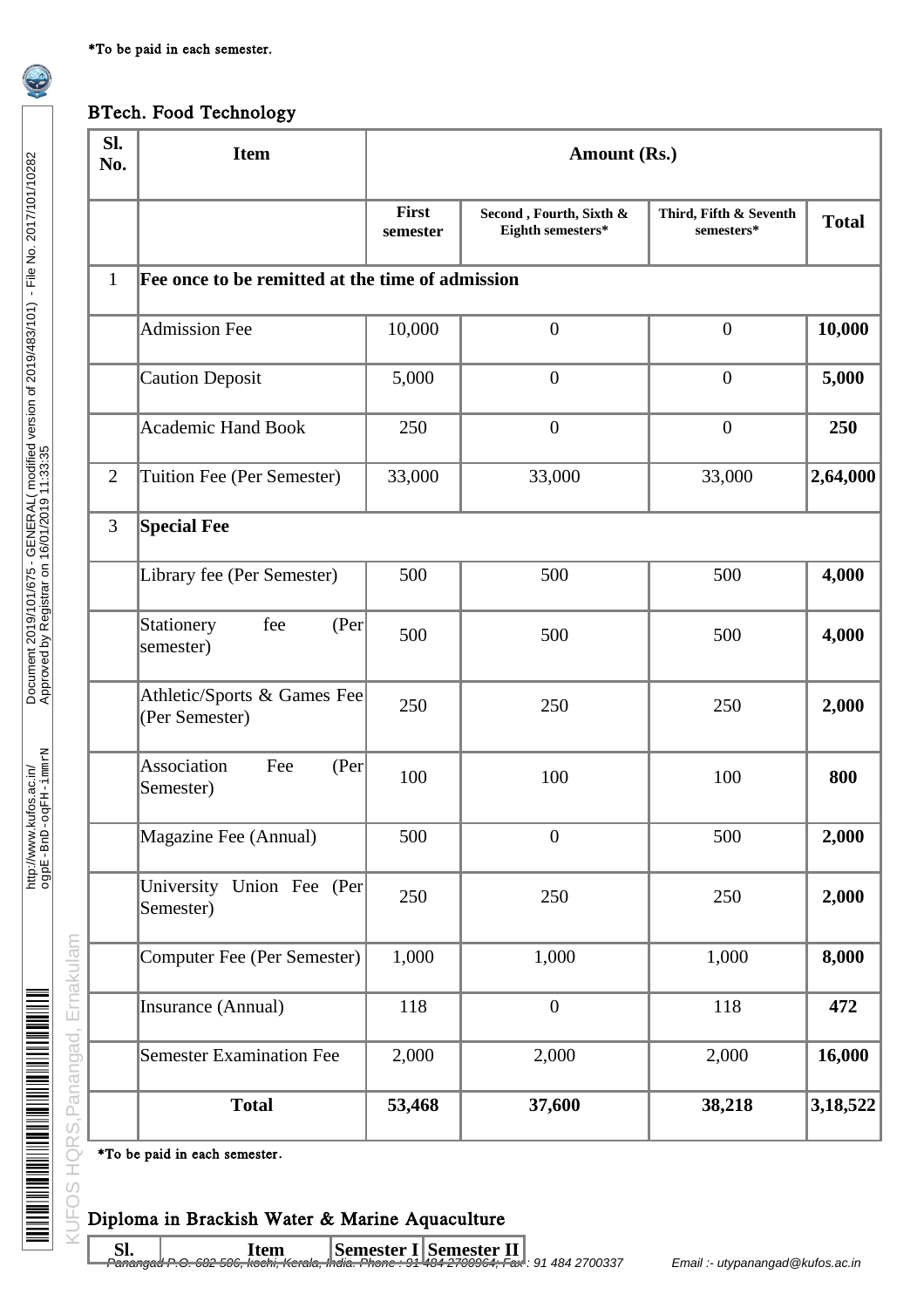| No. |                        | (in Rs.) | (in Rs.)         |
|-----|------------------------|----------|------------------|
| 1.  | Admission fee          | 3,000    | $\overline{0}$   |
| 2.  | Course fee             | 6,000    | 9,000            |
| 3.  | Library fee            | 800      | $\overline{0}$   |
| 4.  | Stationary fee         | 100      | $\overline{0}$   |
| 5.  | <b>Caution Deposit</b> | 100      | $\boldsymbol{0}$ |
| 6.  | <b>Course Material</b> | $\theta$ | 1,000            |
| 7.  | Semester Exam fee      | 500      | 500              |
|     | <b>Total</b>           | 10,500   | 10,500           |

There is no change in the fee prescribed for Bachelor's/Master's Degree Certificate, Provisional Certificate, Transcript, Rank Certificate etc. Order read 1<sup>st</sup> shall be applicable for the academic year 2019-20 also.

# <u>Other fees</u> fees

| <b>Item</b>                                                                                                                                                                    | <b>Amount</b><br>(in Rs.) |
|--------------------------------------------------------------------------------------------------------------------------------------------------------------------------------|---------------------------|
| $\sigma$ of<br>Late<br>registration<br>semester<br>(i) within 7 working days from the last date of<br>registration<br>(ii) beyond 7 working days and within 15 working<br>days | 500<br>1,000              |
| Duplicate Identity Card                                                                                                                                                        | 100                       |
| Comprehensive Examination fee for Masters' Degree                                                                                                                              | 650                       |
| Comprehensive Examination fee for PhD Programme                                                                                                                                | 1500                      |
| fee for submission<br>of<br>thesis<br>Late<br>(i)PG<br>(ii) PhD                                                                                                                | 500<br>1000               |
| Re - Examination/Repeat Examination (per paper)                                                                                                                                | 450                       |
| Revaluation (per paper)                                                                                                                                                        | 500                       |

KUFOS HQRS,Panangad, Ernakulam

KUFOS HQRS, Panangad, Ernakulam